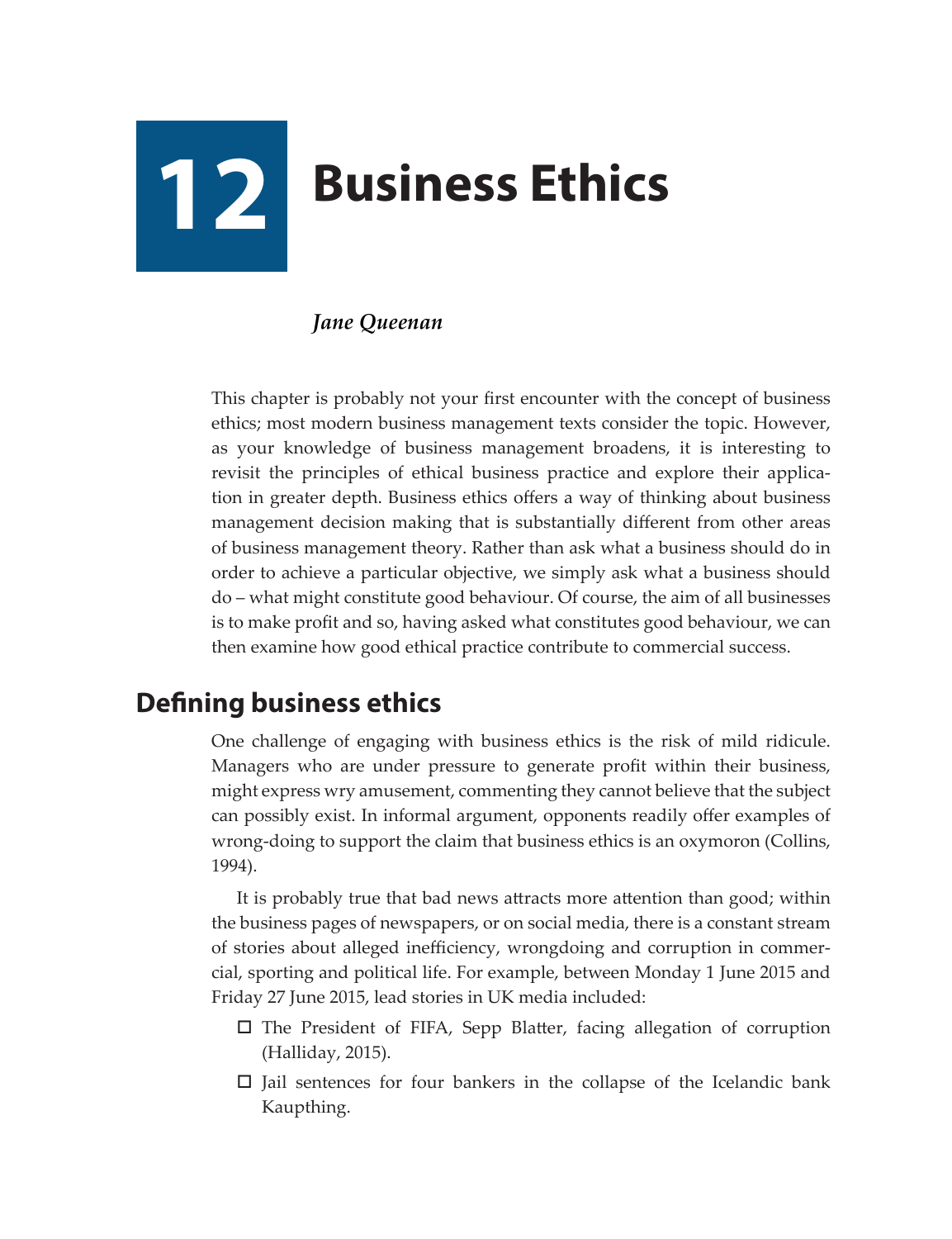$\Box$  A case brought again a UK MP for electoral misconduct (BBC News, 2015).

This flow of stories about bad behaviour helps explain a cynical response to the examination of business ethics; with bad behaviour so prevalent, can it ever be worthwhile trying to identify good behaviour?

As soon as you describe behaviour as 'bad', on what grounds do you make that claim? You might argue that bad behaviour leads to inefficient outcomes; in legal terms, bad behaviour might be unlawful or illegal. Yet, in the day-to-day discussion of corporate behaviour, we quickly move beyond 'lawful or illegal' – a corporation may do things which are entirely legal and yet the general population regards those actions as 'bad' or 'unethical'.

**Example**: Starbucks has used legal rules regarded by many as 'loopholes' to reduce or evade the payment of UK corporation tax (Hickman, 2015).

Consider when you first began your business management studies. You could probably have loosely defined terms such as 'management' and 'business'. Now, though, you should be able to define these terms much more precisely, and to recognize, for example, that there are many entities to which the tools of management might be applied. You will probably think of business management studies as the analysis of the organization and behaviour of these entities. We might use names such as 'company', 'corporation' or 'firm', to define the legal forms of particular business entities, but in everyday parlance such terms are used interchangeably. We see that precise definitions and careful use of language are already important tools in your studies. Here, we simply extend such analysis to the new field of business ethics.

Ethics is a branch of philosophy. There is a wealth of academic literature which defines and discusses business ethics from every imaginable philosophical angle. In general discussion, however, we might start with a simple dictionary definition. *Chambers Dictionary* defines ethics in two ways: as a singular noun, it is the study or the science of morals (and so the philosophical study itself); (Chambers, 2014) but as a plural noun, it is the rules or principles of behaviour (the conclusions of the study). For completeness, we note that *Chambers* defines morals as a sense of right and wrong, or a standard of behaviour based on such a sense. In speaking of ethics, then, we might mean awareness of what constitutes good or bad conduct, a set of principles allowing us to determine what might constitute good or bad behaviour, or else the systematic study and classification of behaviour as good or bad. In academic study, we shall usually rely on this last definition.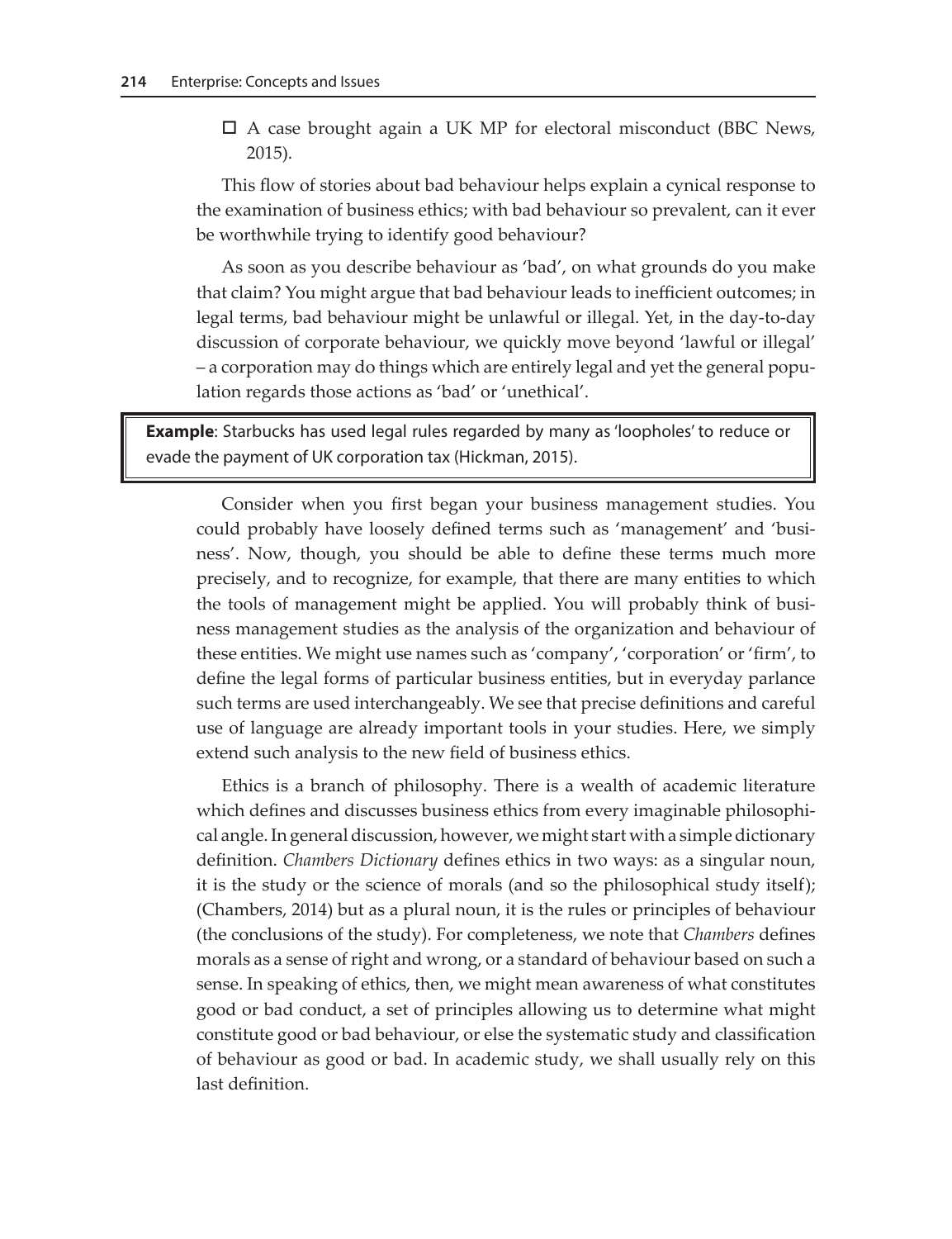Turning now to define business ethics, here we treat it primarily as a form of academic enquiry, (Marcoux, 2008) and just one sub-field of applied ethics. For people who are engaged in business, ethics might be their own awareness that the conduct of business dealings might be seen as being right or wrong, or indeed, self-appraisal of their dealings, invoking Adam Smith's impartial spectator (Fleischacker, 2015). In addition, for people who are members of a profession, such as lawyers, accountants or doctors, we might interpret business ethics as being embodied within codes of practice that have been laid down over many years to allow members of these professions to distinguish between good and bad behaviour.

**Example**: When new staff join a company, they are often asked to sign a confidentiality agreement, in which they undertake not to share a company's commercially confidential information with external bodies unless the employer gives permission.

de George (2012) defines the practice of business ethics as "the long tradition of applying ethical norms to business, just as it has been applied to other areas of social and personal life".

In this context, we also find it useful to refer to the definition of business ethics offered by Crane and Matten (Crane and Matten, s, activities and decisions where issues of right and wrong are addressed".

#### **Exercise**

Select three definitions of business ethics. One should be from a textbook, one from an academic journal and one from a more general journal or modern media source. Reference them in Harvard style. Identify the similarities between the definitions and the areas in which they differ.

## **Why are business ethics important?**

Think for a moment of how our daily lives are affected by the conduct of business. Every product, every service, our food, our transport, our leisure – all are created, managed and disposed of through active businesses. We make choices about what we buy or do, but even if we actively seek to minimize our contact with the world around us, it is almost impossible to avoid commercial activity. So, since business plays such an important part in our lives, we have a legitimate interest in how that business is conducted

#### **Everyday ethics example**

You go into a shop to buy a can of Coke, costing, say 70p. You ask for a can of Coke and hand over a  $£1$  coin, the shopkeeper hands you a can of Coke and 30p